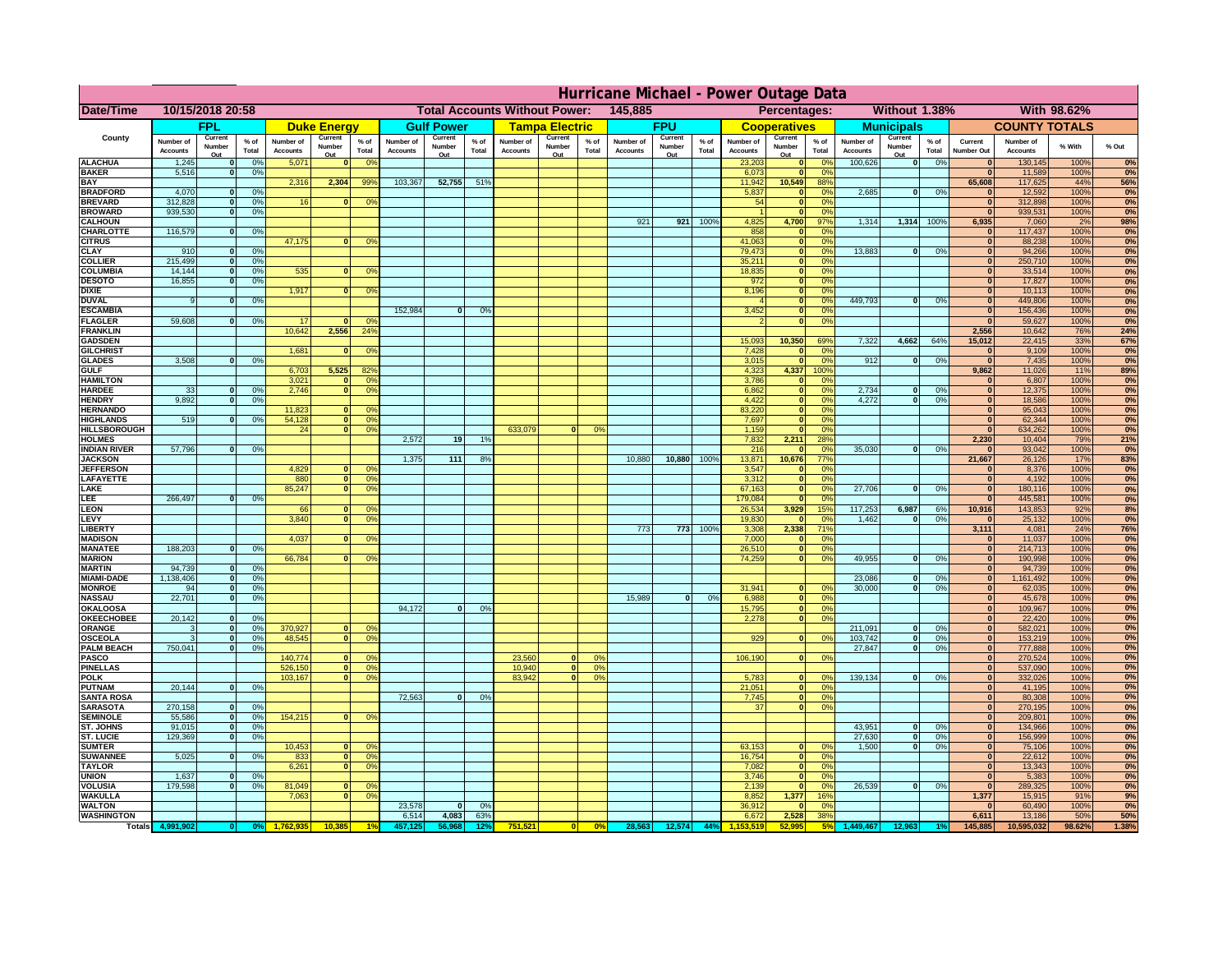# 10/15/2018 8:59 PM Hurricane Michael

| <b>Power Provider</b>                   | <b>County</b>       | <b>Number of Customers</b> | <b>Current Number Out</b> | <b>Outage Percentage</b> | <b>Estimated Restore Time</b> |
|-----------------------------------------|---------------------|----------------------------|---------------------------|--------------------------|-------------------------------|
|                                         |                     |                            |                           |                          |                               |
| <b>Gulf Power Company</b>               | BAY                 | 103,367                    | 52,755                    | 51.04%                   | >5 days                       |
| Florida Public Utilities Corporation    | <b>JACKSON</b>      | 10,880                     | 10,880                    | 100.00%                  | >5 days                       |
| West Florida Electric Cooperative, Inc. | <b>JACKSON</b>      | 13,824                     | 10,629                    | 76.89%                   | >5 days                       |
| Gulf Coast Electric Cooperative, Inc.   | BAY                 | 11,942                     | 10,549                    | 88.34%                   | >5 days                       |
| Talquin Electric Cooperative, Inc.      | GADSDEN             | 15,093                     | 10,350                    | 68.57%                   | >5 days                       |
| City of Tallahassee                     | LEON                | 117,253                    | 6,987                     | 5.96%                    | >72                           |
| <b>Duke Energy</b>                      | <b>GULF</b>         | 6,703                      | 5,525                     | 82.43%                   | $>72$                         |
|                                         | GULF                |                            |                           | 100.32%                  |                               |
| Gulf Coast Electric Cooperative, Inc.   |                     | 4,323                      | 4,337                     |                          | >5 days                       |
| <b>Gulf Power Company</b>               | WASHINGTON          | 6,514                      | 4,083                     | 62.68%                   | 72                            |
| City of Quincy                          | GADSDEN             | 4,768                      | 3,962                     | 83.10%                   | >5 days                       |
| Talquin Electric Cooperative, Inc.      | <b>LEON</b>         | 26,534                     | 3,929                     | 14.81%                   | >5 days                       |
| West Florida Electric Cooperative, Inc. | CALHOUN             | 2,977                      | 2,852                     | 95.80%                   | >5 days                       |
| Duke Energy                             | <b>FRANKLIN</b>     | 10,642                     | 2,556                     | 24.02%                   | 72                            |
| Talquin Electric Cooperative, Inc.      | <b>LIBERTY</b>      | 3,308                      | 2,338                     | 70.68%                   | >5 days                       |
| <b>Duke Energy</b>                      | BAY                 | 2,316                      | 2,304                     | 99.48%                   | <b>TBD</b>                    |
|                                         |                     |                            |                           |                          |                               |
| West Florida Electric Cooperative, Inc. | <b>HOLMES</b>       | 7,539                      | 2,211                     | 29.33%                   | >5 days                       |
| Gulf Coast Electric Cooperative, Inc.   | CALHOUN             | 1,848                      | 1,848                     | 100.00%                  | >5 days                       |
| West Florida Electric Cooperative, Inc. | WASHINGTON          | 4,235                      | 1,413                     | 33.36%                   | >5 days                       |
| Talquin Electric Cooperative, Inc.      | <b>WAKULLA</b>      | 8,852                      | 1,377                     | 15.56%                   | >5 days                       |
| City of Blountstown                     | CALHOUN             | 1,314                      | 1,314                     | 100.00%                  | >5 days                       |
| Gulf Coast Electric Cooperative, Inc.   | <b>WASHINGTON</b>   | 2,437                      | 1,115                     | 45.75%                   | >5 days                       |
| Florida Public Utilities Corporation    | CALHOUN             | 921                        | 921                       | 100.00%                  | >5 days                       |
|                                         |                     |                            |                           |                          |                               |
| Florida Public Utilities Corporation    | <b>LIBERTY</b>      | 773                        | 773                       | 100.00%                  | >5 days                       |
| Chattahoochee Electric                  | GADSDEN             | 1,163                      | 700                       | 60.19%                   | >5 days                       |
| <b>Gulf Power Company</b>               | <b>JACKSON</b>      | 1,375                      | 111                       | 8.07%                    | 72                            |
| Gulf Coast Electric Cooperative, Inc.   | <b>JACKSON</b>      | 47                         | 47                        | 100.00%                  | >5 days                       |
| <b>Gulf Power Company</b>               | <b>HOLMES</b>       | 2,572                      | 19                        | 0.74%                    | 72                            |
| Central Florida Electric Cooperative    | <b>ALACHUA</b>      | 875                        | 0                         | 0.00%                    | TBD                           |
|                                         | <b>DIXIE</b>        | 7,595                      | $\mathbf 0$               | 0.00%                    | <b>TBD</b>                    |
| Central Florida Electric Cooperative    |                     |                            |                           |                          |                               |
| Central Florida Electric Cooperative    | <b>GILCHRIST</b>    | 7,424                      | $\pmb{0}$                 | 0.00%                    | Restored                      |
| Central Florida Electric Cooperative    | LAFAYETTE           | 9                          | $\mathbf 0$               | 0.00%                    | <b>TBD</b>                    |
| Central Florida Electric Cooperative    | LEVY                | 17,513                     | $\pmb{0}$                 | 0.00%                    | Restored                      |
| Central Florida Electric Cooperative    | <b>MARION</b>       | 9                          | $\mathbf 0$               | 0.00%                    | <b>TBD</b>                    |
| Choctawhatchee Electric Cooperative     | <b>HOLMES</b>       | 293                        | $\pmb{0}$                 | 0.00%                    | Restored                      |
| Choctawhatchee Electric Cooperative     | <b>OKALOOSA</b>     | 15,795                     | $\mathbf 0$               | 0.00%                    | Restored                      |
| Choctawhatchee Electric Cooperative     | <b>SANTA ROSA</b>   | 201                        | 0                         | 0.00%                    | Restored                      |
|                                         |                     |                            | $\mathbf 0$               |                          |                               |
| Choctawhatchee Electric Cooperative     | <b>WALTON</b>       | 36,812                     |                           | 0.00%                    | Restored                      |
| City of Alachua                         | <b>ALACHUA</b>      | 4,426                      | 0                         | 0.00%                    | TBD                           |
| City of Bartow                          | <b>POLK</b>         | 11,790                     | $\mathbf 0$               | 0.00%                    | <b>TBD</b>                    |
| City of Bushnell                        | <b>SUMTER</b>       | 1,500                      | 0                         | 0.00%                    | TBD                           |
| City of Clewiston                       | <b>HENDRY</b>       | 4,272                      | $\mathbf 0$               | 0.00%                    | TBD                           |
| City of Fort Meade                      | <b>POLK</b>         | 2,379                      | $\pmb{0}$                 | 0.00%                    | TBD                           |
| City of Havana                          | <b>GADSDEN</b>      | 1,391                      | $\mathbf 0$               | 0.00%                    | Restored                      |
| City of Leesburg                        |                     |                            | $\pmb{0}$                 |                          | TBD                           |
|                                         | LAKE                | 22,000                     |                           | 0.00%                    |                               |
| City of Moore Haven                     | <b>GLADES</b>       | 912                        | $\mathbf 0$               | 0.00%                    | <b>TBD</b>                    |
| City of Mount Dora                      | LAKE                | 5,706                      | $\pmb{0}$                 | 0.00%                    | TBD                           |
| City of Newberry                        | <b>ALACHUA</b>      | 1,727                      | $\pmb{0}$                 | 0.00%                    | <b>TBD</b>                    |
| City of Starke                          | <b>BRADFORD</b>     | 2,685                      | $\mathbf 0$               | 0.00%                    | TBD                           |
| City of Vero Beach                      | <b>INDIAN RIVER</b> | 35,030                     | $\pmb{0}$                 | 0.00%                    | TBD                           |
| City of Wauchula                        | HARDEE              | 2,734                      | 0                         | 0.00%                    | TBD                           |
|                                         | LEVY                |                            | $\mathsf{O}\xspace$       | 0.00%                    | <b>TBD</b>                    |
| City of Williston                       |                     | 1,462                      |                           |                          |                               |
| City of Winter Park                     | ORANGE              | 13,941                     | 0                         | 0.00%                    | TBD                           |
| Clay Electric Cooperative               | <b>ALACHUA</b>      | 22,328                     | $\mathsf{O}\xspace$       | 0.00%                    | TBD                           |
| Clay Electric Cooperative               | BAKER               | 2,476                      | 0                         | 0.00%                    | TBD                           |
| Clay Electric Cooperative               | <b>BRADFORD</b>     | 5,837                      | $\mathsf{O}\xspace$       | 0.00%                    | TBD                           |
| Clay Electric Cooperative               | <b>CLAY</b>         | 79,473                     | 0                         | 0.00%                    | TBD                           |
| Clay Electric Cooperative               | <b>COLUMBIA</b>     | 16,922                     | $\mathsf{O}\xspace$       | 0.00%                    | <b>TBD</b>                    |
| Clay Electric Cooperative               | <b>DUVAL</b>        | 4                          | 0                         | 0.00%                    | TBD                           |
|                                         |                     |                            |                           |                          |                               |
| Clay Electric Cooperative               | <b>FLAGLER</b>      | $\overline{2}$             | $\pmb{0}$                 | 0.00%                    | <b>TBD</b>                    |
| Clay Electric Cooperative               | <b>GILCHRIST</b>    | 4                          | 0                         | 0.00%                    | TBD                           |
| Clay Electric Cooperative               | LAKE                | 2,239                      | $\pmb{0}$                 | 0.00%                    | <b>TBD</b>                    |
| Clay Electric Cooperative               | LEVY                | 712                        | 0                         | 0.00%                    | TBD                           |
| Clay Electric Cooperative               | <b>MARION</b>       | 16,301                     | $\pmb{0}$                 | 0.00%                    | <b>TBD</b>                    |
| Clay Electric Cooperative               | PUTNAM              | 21,051                     | 0                         | 0.00%                    | TBD                           |
|                                         |                     |                            |                           |                          |                               |
| Clay Electric Cooperative               | SUWANNEE            | 5                          | $\pmb{0}$                 | 0.00%                    | <b>TBD</b>                    |
| Clay Electric Cooperative               | <b>UNION</b>        | 3,746                      | $\pmb{0}$                 | 0.00%                    | TBD                           |
| Clay Electric Cooperative               | <b>VOLUSIA</b>      | 2,139                      | $\pmb{0}$                 | 0.00%                    | <b>TBD</b>                    |
| Duke Energy                             | <b>ALACHUA</b>      | 5,071                      | $\pmb{0}$                 | 0.00%                    | Restored                      |
| <b>Duke Energy</b>                      | <b>BREVARD</b>      | 16                         | $\pmb{0}$                 | 0.00%                    | Restored                      |
| Duke Energy                             | <b>CITRUS</b>       | 47,175                     | $\pmb{0}$                 | 0.00%                    | Restored                      |
| <b>Duke Energy</b>                      | <b>COLUMBIA</b>     | 535                        | $\pmb{0}$                 | 0.00%                    | Restored                      |
|                                         |                     |                            |                           |                          |                               |
| Duke Energy                             | <b>DIXIE</b>        | 1,917                      | 0                         | 0.00%                    | Restored                      |
| <b>Duke Energy</b>                      | <b>FLAGLER</b>      | 17                         | $\pmb{0}$                 | 0.00%                    | Restored                      |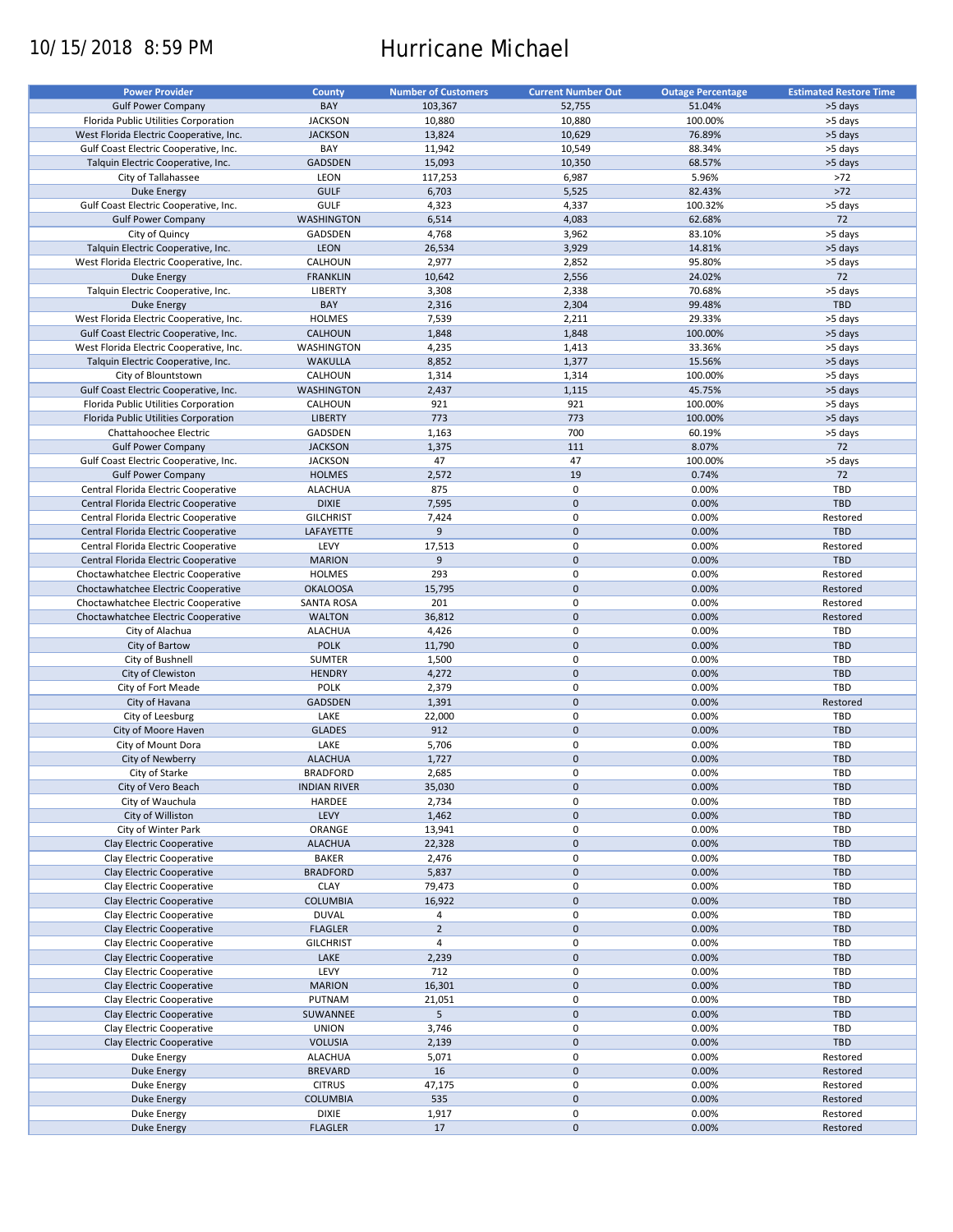## 10/15/2018 8:59 PM Hurricane Michael

| <b>Duke Energy</b>                                 | <b>GILCHRIST</b>    | 1,681          | $\pmb{0}$           | 0.00% | Restored   |
|----------------------------------------------------|---------------------|----------------|---------------------|-------|------------|
| <b>Duke Energy</b>                                 | <b>HAMILTON</b>     | 3,021          | $\mathbf 0$         | 0.00% | Restored   |
| <b>Duke Energy</b>                                 | HARDEE              | 2,746          | 0                   | 0.00% | Restored   |
|                                                    |                     |                |                     |       |            |
| Duke Energy                                        | <b>HERNANDO</b>     | 11,823         | $\mathbf 0$         | 0.00% | Restored   |
| Duke Energy                                        | <b>HIGHLANDS</b>    | 54,128         | $\pmb{0}$           | 0.00% | Restored   |
| <b>Duke Energy</b>                                 | HILLSBOROUGH        | 24             | $\mathbf 0$         | 0.00% | Restored   |
|                                                    |                     |                |                     |       |            |
| Duke Energy                                        | <b>JEFFERSON</b>    | 4,829          | $\pmb{0}$           | 0.00% | Restored   |
| <b>Duke Energy</b>                                 | LAFAYETTE           | 880            | $\mathbf 0$         | 0.00% | Restored   |
|                                                    |                     |                | $\pmb{0}$           |       |            |
| Duke Energy                                        | LAKE                | 85,247         |                     | 0.00% | Restored   |
| <b>Duke Energy</b>                                 | LEON                | 66             | $\pmb{0}$           | 0.00% | Restored   |
| Duke Energy                                        | LEVY                | 3,840          | $\pmb{0}$           | 0.00% | Restored   |
|                                                    |                     |                |                     |       |            |
| <b>Duke Energy</b>                                 | <b>MADISON</b>      | 4,037          | $\mathbf 0$         | 0.00% | Restored   |
| Duke Energy                                        | <b>MARION</b>       | 66,784         | $\pmb{0}$           | 0.00% | Restored   |
| <b>Duke Energy</b>                                 | <b>ORANGE</b>       | 370,927        | $\mathbf 0$         | 0.00% | Restored   |
|                                                    |                     |                |                     |       |            |
| Duke Energy                                        | OSCEOLA             | 48,545         | 0                   | 0.00% | Restored   |
| <b>Duke Energy</b>                                 | PASCO               | 140,774        | $\mathbf 0$         | 0.00% | Restored   |
| Duke Energy                                        | PINELLAS            | 526,150        | 0                   | 0.00% | Restored   |
|                                                    |                     |                |                     |       |            |
| <b>Duke Energy</b>                                 | <b>POLK</b>         | 103,167        | $\pmb{0}$           | 0.00% | Restored   |
| Duke Energy                                        | SEMINOLE            | 154,215        | 0                   | 0.00% | Restored   |
|                                                    |                     |                |                     |       |            |
| <b>Duke Energy</b>                                 | <b>SUMTER</b>       | 10,453         | $\pmb{0}$           | 0.00% | Restored   |
| Duke Energy                                        | SUWANNEE            | 833            | $\pmb{0}$           | 0.00% | Restored   |
| <b>Duke Energy</b>                                 | <b>TAYLOR</b>       | 6,261          | $\pmb{0}$           | 0.00% | Restored   |
|                                                    |                     |                |                     |       |            |
| Duke Energy                                        | VOLUSIA             | 81,049         | $\pmb{0}$           | 0.00% | Restored   |
| <b>Duke Energy</b>                                 | <b>WAKULLA</b>      | 7,063          | $\pmb{0}$           | 0.00% | Restored   |
|                                                    |                     |                | $\pmb{0}$           | 0.00% | <b>TBD</b> |
| Escambia River Electric Cooperative, Inc.          | <b>ESCAMBIA</b>     | 3,452          |                     |       |            |
| Escambia River Electric Cooperative, Inc.          | <b>SANTA ROSA</b>   | 7,544          | $\mathbf 0$         | 0.00% | <b>TBD</b> |
| Florida Keys Electric Cooperative                  | <b>MONROE</b>       | 31,941         | $\pmb{0}$           | 0.00% | <b>TBD</b> |
| Florida Power and Light Company                    |                     |                |                     |       |            |
|                                                    | <b>ALACHUA</b>      | 1,245          | $\pmb{0}$           | 0.00% | <b>TBD</b> |
| Florida Power and Light Company                    | <b>BAKER</b>        | 5,516          | $\pmb{0}$           | 0.00% | <b>TBD</b> |
| Florida Power and Light Company                    | <b>BRADFORD</b>     | 4,070          | $\pmb{0}$           | 0.00% | <b>TBD</b> |
|                                                    |                     |                |                     |       |            |
| Florida Power and Light Company                    | <b>BREVARD</b>      | 312,828        | $\pmb{0}$           | 0.00% | <b>TBD</b> |
| Florida Power and Light Company                    | <b>BROWARD</b>      | 939,530        | $\mathsf{O}\xspace$ | 0.00% | <b>TBD</b> |
| Florida Power and Light Company                    | CHARLOTTE           | 116,579        | $\pmb{0}$           | 0.00% | <b>TBD</b> |
|                                                    |                     |                |                     |       |            |
| Florida Power and Light Company                    | <b>CLAY</b>         | 910            | $\mathsf{O}\xspace$ | 0.00% | <b>TBD</b> |
| Florida Power and Light Company                    | <b>COLLIER</b>      | 215,499        | $\pmb{0}$           | 0.00% | TBD        |
|                                                    |                     |                |                     | 0.00% |            |
| Florida Power and Light Company                    | <b>COLUMBIA</b>     | 14,144         | $\mathsf{O}\xspace$ |       | <b>TBD</b> |
| Florida Power and Light Company                    | <b>DESOTO</b>       | 16,855         | 0                   | 0.00% | <b>TBD</b> |
| Florida Power and Light Company                    | <b>DUVAL</b>        | 9              | $\mathbf 0$         | 0.00% | <b>TBD</b> |
|                                                    |                     |                |                     |       |            |
| Florida Power and Light Company                    | <b>FLAGLER</b>      | 59,608         | 0                   | 0.00% | TBD        |
| Florida Power and Light Company                    | <b>GLADES</b>       | 3,508          | $\pmb{0}$           | 0.00% | <b>TBD</b> |
| Florida Power and Light Company                    | HARDEE              | 33             | 0                   | 0.00% | <b>TBD</b> |
|                                                    |                     |                |                     |       |            |
| Florida Power and Light Company                    | <b>HENDRY</b>       | 9,892          | $\mathbf 0$         | 0.00% | <b>TBD</b> |
| Florida Power and Light Company                    | <b>HIGHLANDS</b>    | 519            | 0                   | 0.00% | <b>TBD</b> |
| Florida Power and Light Company                    | <b>INDIAN RIVER</b> | 57,796         | $\mathbf 0$         | 0.00% | <b>TBD</b> |
|                                                    |                     |                |                     |       |            |
| Florida Power and Light Company                    | LEE                 | 266,497        | $\pmb{0}$           | 0.00% | TBD        |
| Florida Power and Light Company                    | MANATEE             | 188,203        | $\mathbf 0$         | 0.00% | <b>TBD</b> |
|                                                    | <b>MARTIN</b>       |                | $\pmb{0}$           | 0.00% |            |
| Florida Power and Light Company                    |                     | 94,739         |                     |       | <b>TBD</b> |
| Florida Power and Light Company                    | MIAMI-DADE          | 1,138,406      | $\pmb{0}$           | 0.00% | <b>TBD</b> |
| Florida Power and Light Company                    | <b>MONROE</b>       | 94             | $\mathbf 0$         | 0.00% | <b>TBD</b> |
|                                                    |                     |                |                     |       |            |
| Florida Power and Light Company                    | NASSAU              | 22,701         | $\mathbf 0$         | 0.00% | <b>TBD</b> |
| Florida Power and Light Company                    | OKEECHOBEE          | 20,142         | 0                   | 0.00% | <b>TBD</b> |
| Florida Power and Light Company                    | ORANGE              | $\overline{3}$ | $\mathsf{O}\xspace$ | 0.00% | <b>TBD</b> |
|                                                    |                     |                |                     |       |            |
| Florida Power and Light Company                    | OSCEOLA             | 3              | 0                   | 0.00% | <b>TBD</b> |
| Florida Power and Light Company                    | PALM BEACH          | 750,041        | $\pmb{0}$           | 0.00% | <b>TBD</b> |
| Florida Power and Light Company                    | PUTNAM              | 20,144         | 0                   | 0.00% | <b>TBD</b> |
|                                                    |                     |                |                     |       |            |
| Florida Power and Light Company                    | SARASOTA            | 270,158        | $\mathbf 0$         | 0.00% | <b>TBD</b> |
| Florida Power and Light Company                    | SEMINOLE            | 55,586         | 0                   | 0.00% | <b>TBD</b> |
| Florida Power and Light Company                    | ST. JOHNS           | 91,015         | $\mathsf{O}\xspace$ | 0.00% | <b>TBD</b> |
|                                                    |                     |                |                     |       |            |
| Florida Power and Light Company                    | ST. LUCIE           | 129,369        | 0                   | 0.00% | <b>TBD</b> |
| Florida Power and Light Company                    | SUWANNEE            | 5,025          | $\mathbf 0$         | 0.00% | <b>TBD</b> |
|                                                    |                     |                |                     |       |            |
| Florida Power and Light Company                    | <b>UNION</b>        | 1,637          | 0                   | 0.00% | <b>TBD</b> |
| Florida Power and Light Company                    | <b>VOLUSIA</b>      | 179,598        | $\mathsf{O}\xspace$ | 0.00% | <b>TBD</b> |
| Florida Public Utilities Corporation               | NASSAU              | 15,989         | 0                   | 0.00% | Restored   |
|                                                    |                     |                |                     |       |            |
| Fort Pierce Utilities Authority                    | ST. LUCIE           | 27,630         | $\pmb{0}$           | 0.00% | <b>TBD</b> |
| Gainesville (Gainesville Regional Utilities - GRU) | <b>ALACHUA</b>      | 94,473         | 0                   | 0.00% | <b>TBD</b> |
| Glades Electric Cooperative, Inc.                  | <b>GLADES</b>       | 3,015          | $\mathbf 0$         | 0.00% | <b>TBD</b> |
|                                                    |                     |                |                     |       |            |
| Glades Electric Cooperative, Inc.                  | HARDEE              | 0              | 0                   |       | <b>TBD</b> |
| Glades Electric Cooperative, Inc.                  | <b>HENDRY</b>       | 3,530          | $\mathbf 0$         | 0.00% | <b>TBD</b> |
|                                                    |                     |                |                     |       |            |
| Glades Electric Cooperative, Inc.                  | HIGHLANDS           | 7,321          | $\pmb{0}$           | 0.00% | <b>TBD</b> |
| Glades Electric Cooperative, Inc.                  | OKEECHOBEE          | 2,278          | $\pmb{0}$           | 0.00% | <b>TBD</b> |
| Green Cove Springs Electric                        | <b>CLAY</b>         | 3,889          | $\pmb{0}$           | 0.00% | <b>TBD</b> |
|                                                    |                     |                |                     |       |            |
| Gulf Coast Electric Cooperative, Inc.              | <b>WALTON</b>       | 100            | $\mathbf 0$         | 0.00% | <b>TBD</b> |
| <b>Gulf Power Company</b>                          | <b>ESCAMBIA</b>     | 152,984        | $\pmb{0}$           | 0.00% | Restored   |
| <b>Gulf Power Company</b>                          | <b>OKALOOSA</b>     | 94,172         | $\pmb{0}$           | 0.00% | Restored   |
|                                                    |                     |                |                     |       |            |